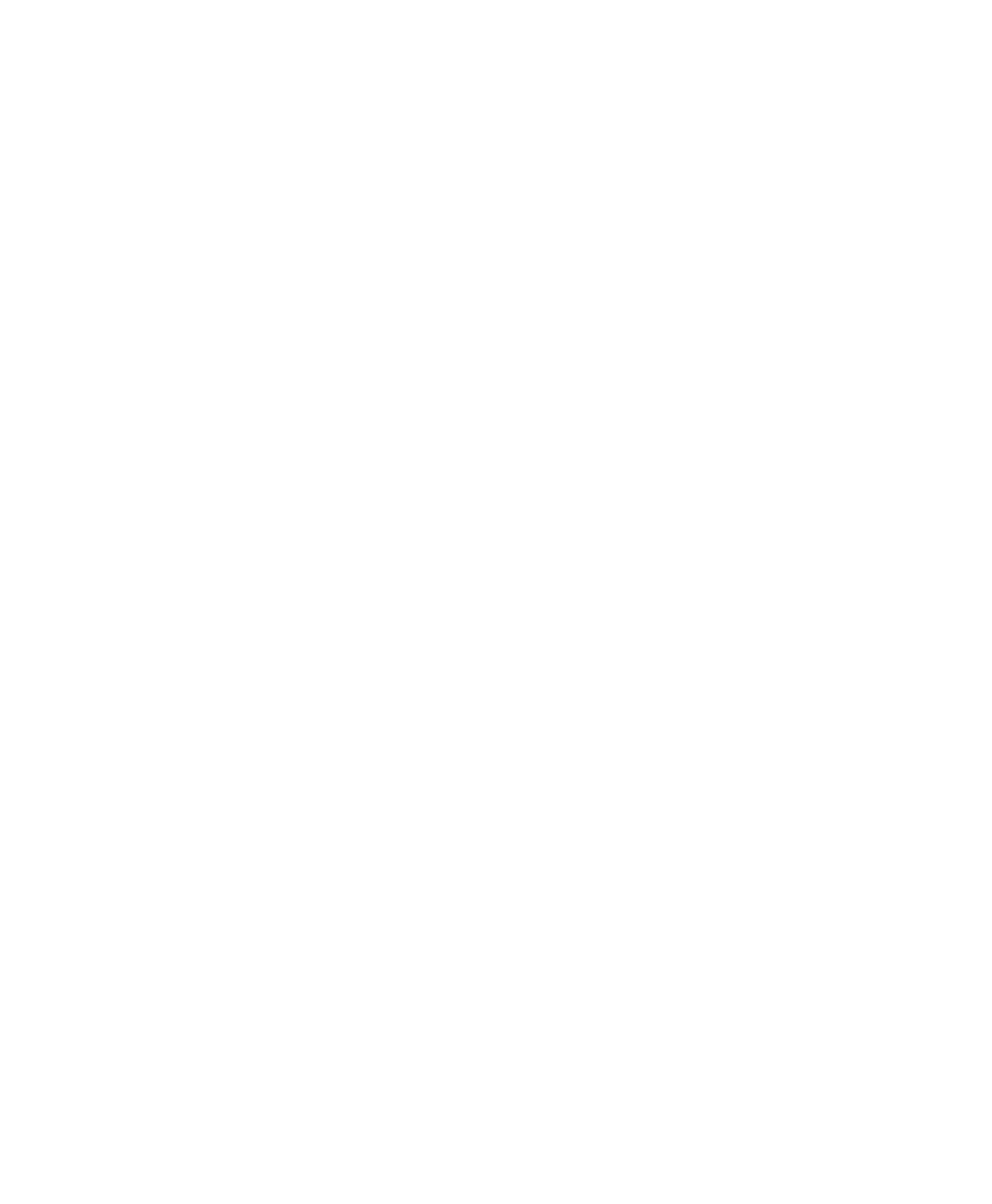Welcome to Village Lutheran Church! We greet you in the Name of the Lord, Jesus Christ.

#### **About the service**

Tonight's service is entitled *Nos Lamentum* – "We lament". It aims to hold in tension two seemingly competing realities: God has promised that he will be merciful and good, and yet his human creatures often suffer painfully. On the one hand, God is good and is the Creator of the heavens and the earth. He is in control of all things. Yet his creatures experience suffering, physical and mental pain, frustration, disappointment, anger, doubt, sadness, and disillusionment. We do not attempt to reconcile these realities, but we recognize and honor the reality of suffering and questions it brings.

This service *does not* aim to reconcile this breach in our lives or explain it away. Instead, we will marshal the resources of God's people to give voice to our pain, frustration, and sadness. Tonight's liturgy thus follows a pattern of the lament Psalms: we will acknowledge God's power and dominion over the whole earth and his rule of every person and situation; we will lay our laments before Him, begging, even demanding, salvation and deliverance; and we will resolve the service with a testimony to God's promises in Christ. Our goal is not that suffering will go away. Indeed, we invite all to recognize suffering in their lives and the lives of others without trying to resolve it. Instead, we desire to place our suffering in the hands of God–the God who suffered for and with us and has promised to redeem us. We eagerly, even impatiently, await that redemption. With that waiting comes suffering. It is the two-fold reality of suffering and promised redemption we recognize and honor.

This service will also allow us a time to listen to the laments of our brothers and sisters in Christ and to see the pains of the whole world. While some of us may not have any present laments, many in our Christian family do. The whole world also suffers under the weight of sin and brokenness. The litany for today's service is based on submitted laments from our community. As we lament together, we invite you to hear those laments and recognize that we all live in a world of suffering, eagerly anticipating its redemption. Thus, these laments are not individual, but communal, and we pray that as the family of Christ, we encourage each other all the more as we see the day approaching in which all laments will be redeemed in the return of our Lord.

If any questions remain or if you desire pastoral counsel, please contact Pastor Joel Biermann or Vicar Drew Oswald, who are ready to listen. They may be found after the service or contacted at [biermannj@csl.edu](mailto:biermannj@csl.edu) and [vicar@villagelutheranchurch.org.](mailto:vicar@villagelutheranchurch.org)

> Peace be with you, Vicar Drew Oswald

**Please join us in the Fellowship Hall** after the service for light refreshments and a small gift from Village Lutheran Church.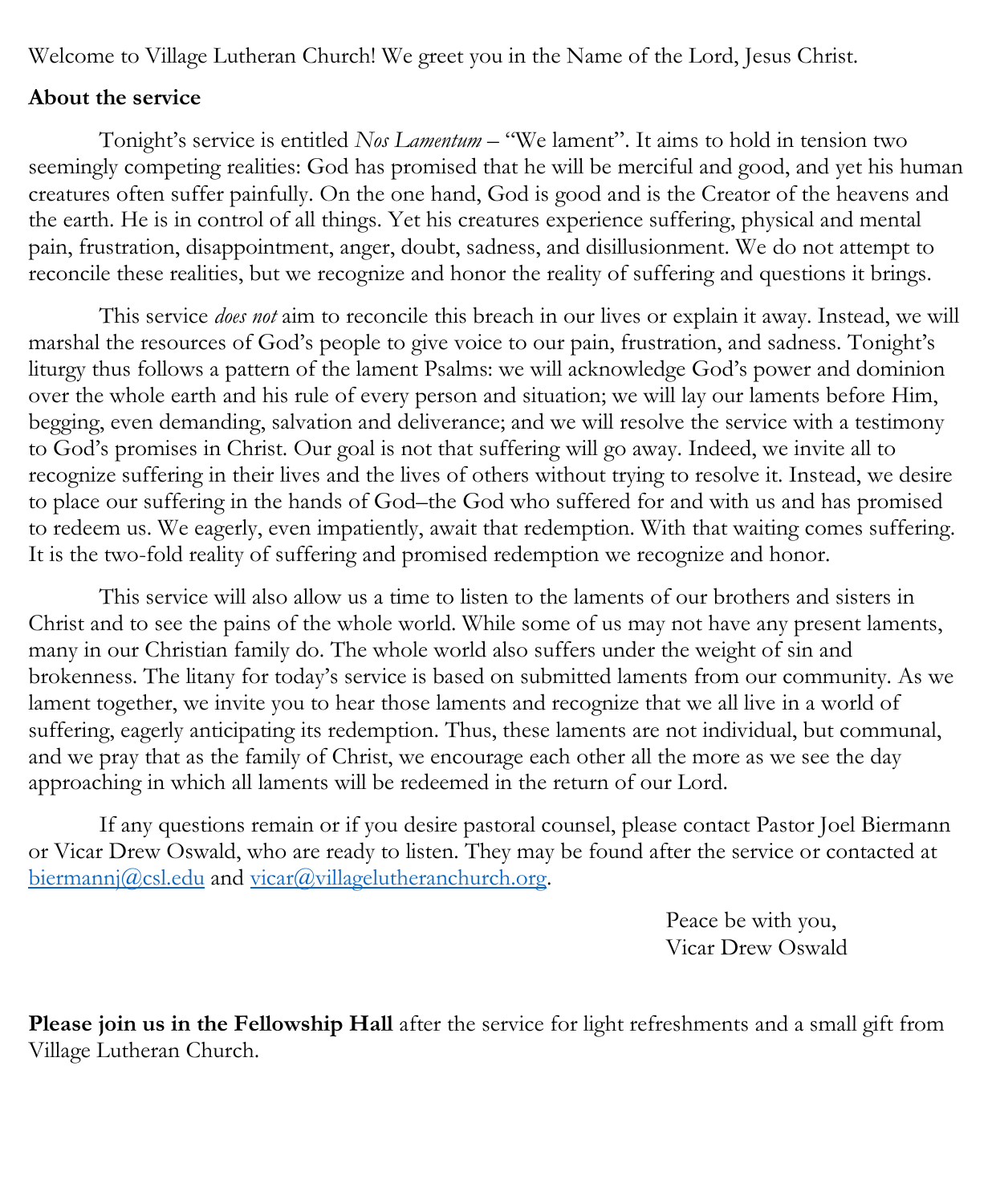**LSB 244** 

#### Welcome

#### **Stand**

#### **Opening Versicles**

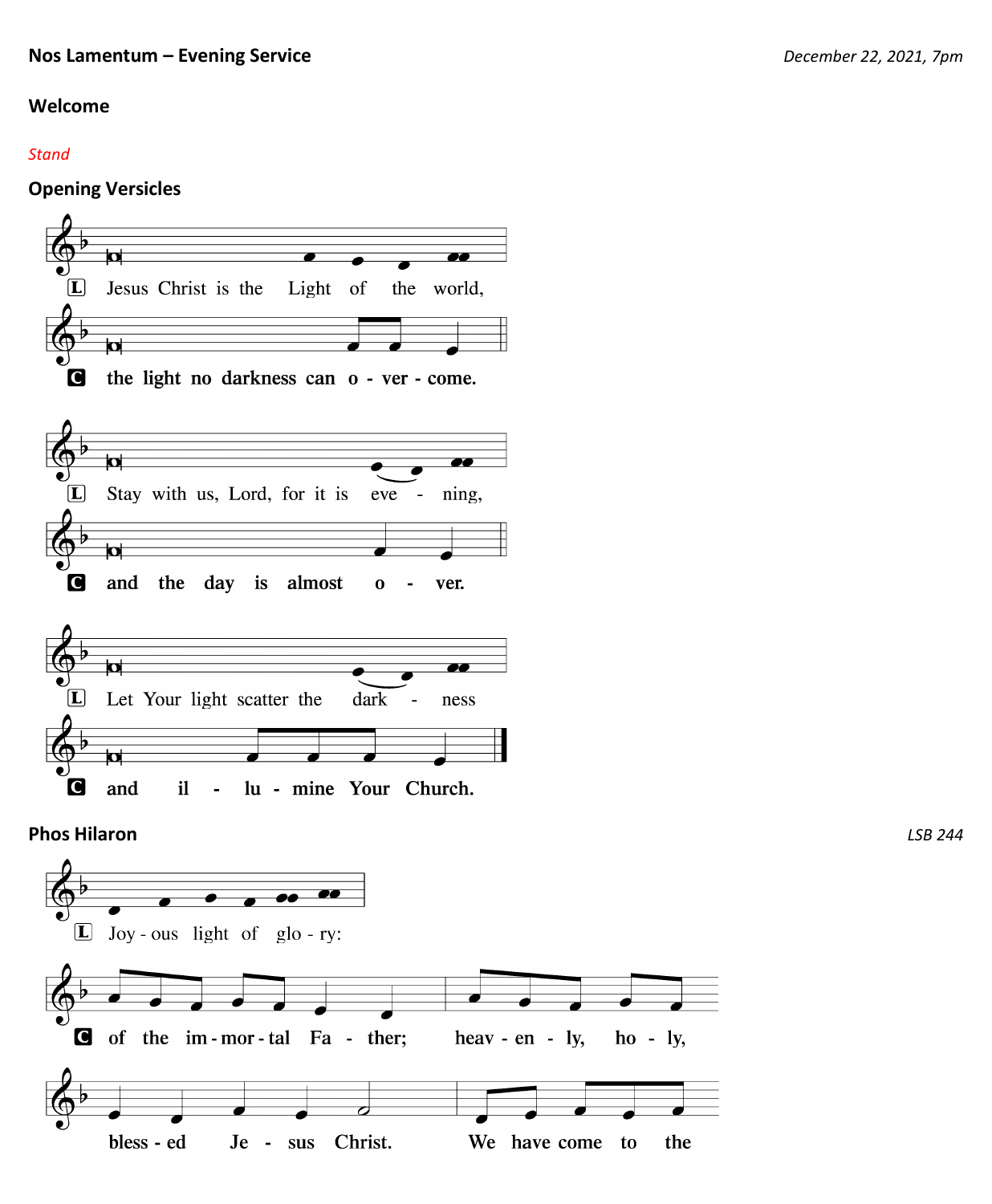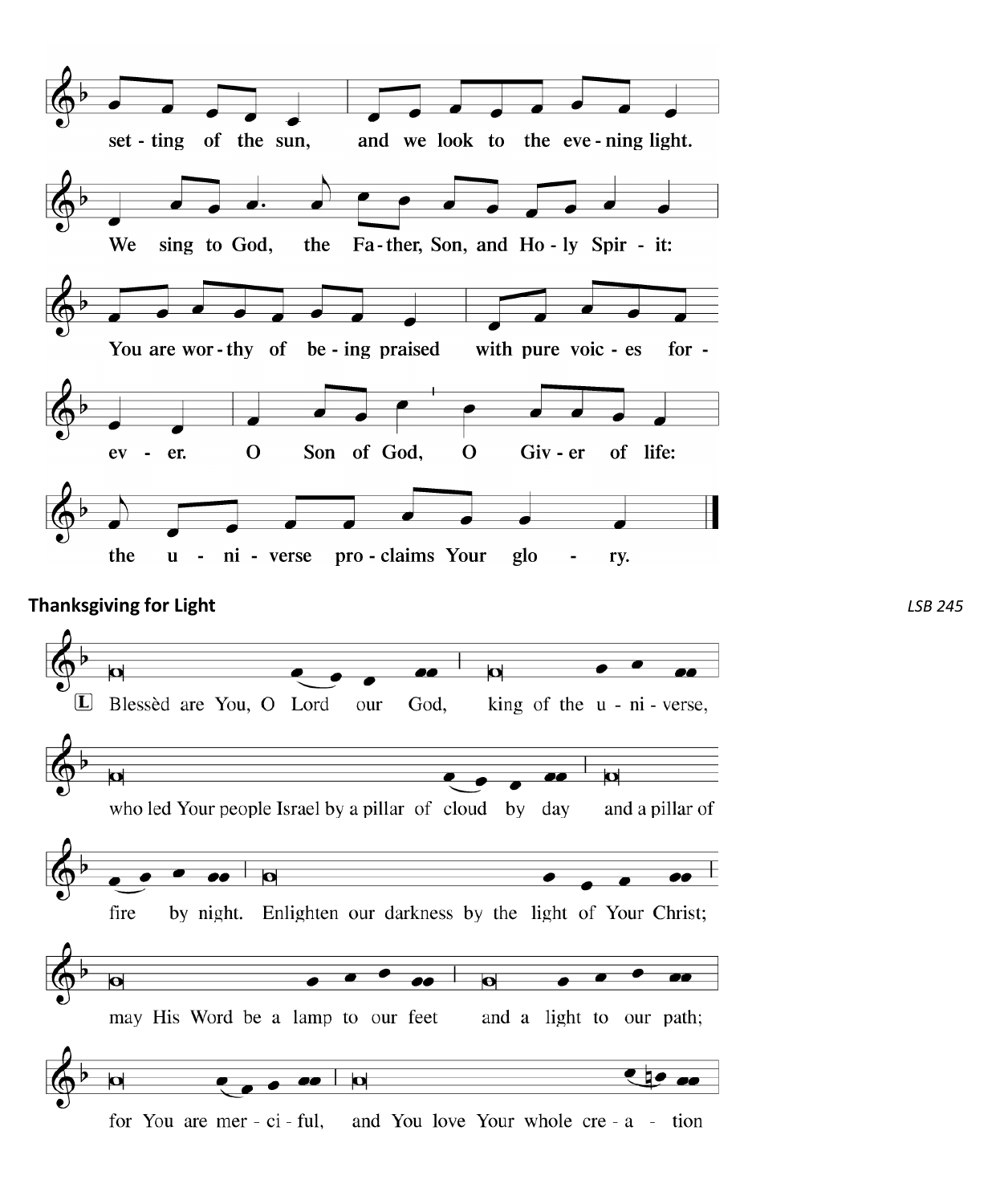

and we, Your creatures, glo-ri-fy You, Father, Son, and Ho-ly Spir-it.



#### *Sit*

**Psalmody Psalm 43** *Refrain "La ténèbre" Jacques Berthier* 



Choir: refrain, twice (first in French, then in English) **All: refrain** 

Soloist: Vindicate me, O God, and defend my cause against an ungodly people, from the deceitful and unjust man deliver me! **All: refrain**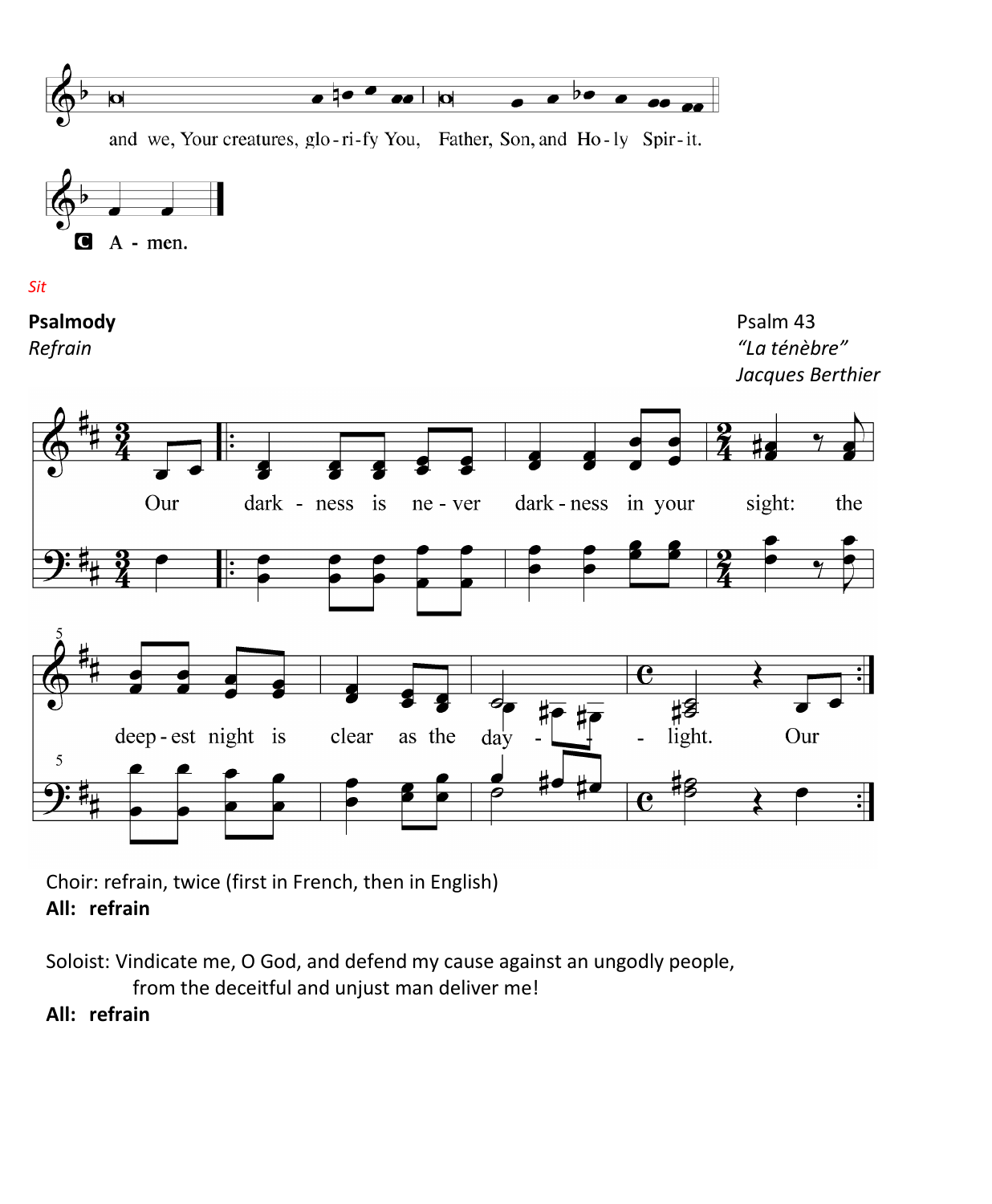Soloist: For You are the God in whom I take refuge; why have you abandoned me? Why do I go about mourning because of the oppression of the enemy?

#### **All: refrain**

Soloist: Send out Your light and Your truth; let them lead me;

let them bring me to Your holy hill and to Your dwelling!

Then I will go to the altar of God, to God, my exceeding joy,

and I will praise You with the lyre, O God, my God.

## **All: refrain**

Soloist: Why are you cast down, O my soul, and why are you in turmoil within me? Hope in God; for I shall again praise Him, my salvation and my God.

# **All: refrain (repeated)**

## **Psalm** *Psalm 42*

<sup>1</sup>As a deer pants for flowing streams, so pants my soul for you, O God. <sup>2</sup>My soul thirsts for God, for the living God. When shall I come and appear before God?  $3$ My tears have been my food day and night, while they say to me continually, "Where is your God?" <sup>4</sup>These things I remember, as I pour out my soul: how I would go with the throng and lead them in procession to the house of God with glad shouts and songs of praise, a multitude keeping festival. <sup>5</sup>Why are you cast down, O my soul, and why are you in turmoil within me? Hope in God; for I shall again praise him, my salvation <sup>6</sup>and my God. My soul is cast down within me; therefore I remember you from the land of Jordan and of Hermon, from Mount Mizar. <sup>7</sup>Deep calls to deep at the roar of your waterfalls; all your breakers and your waves have gone over me.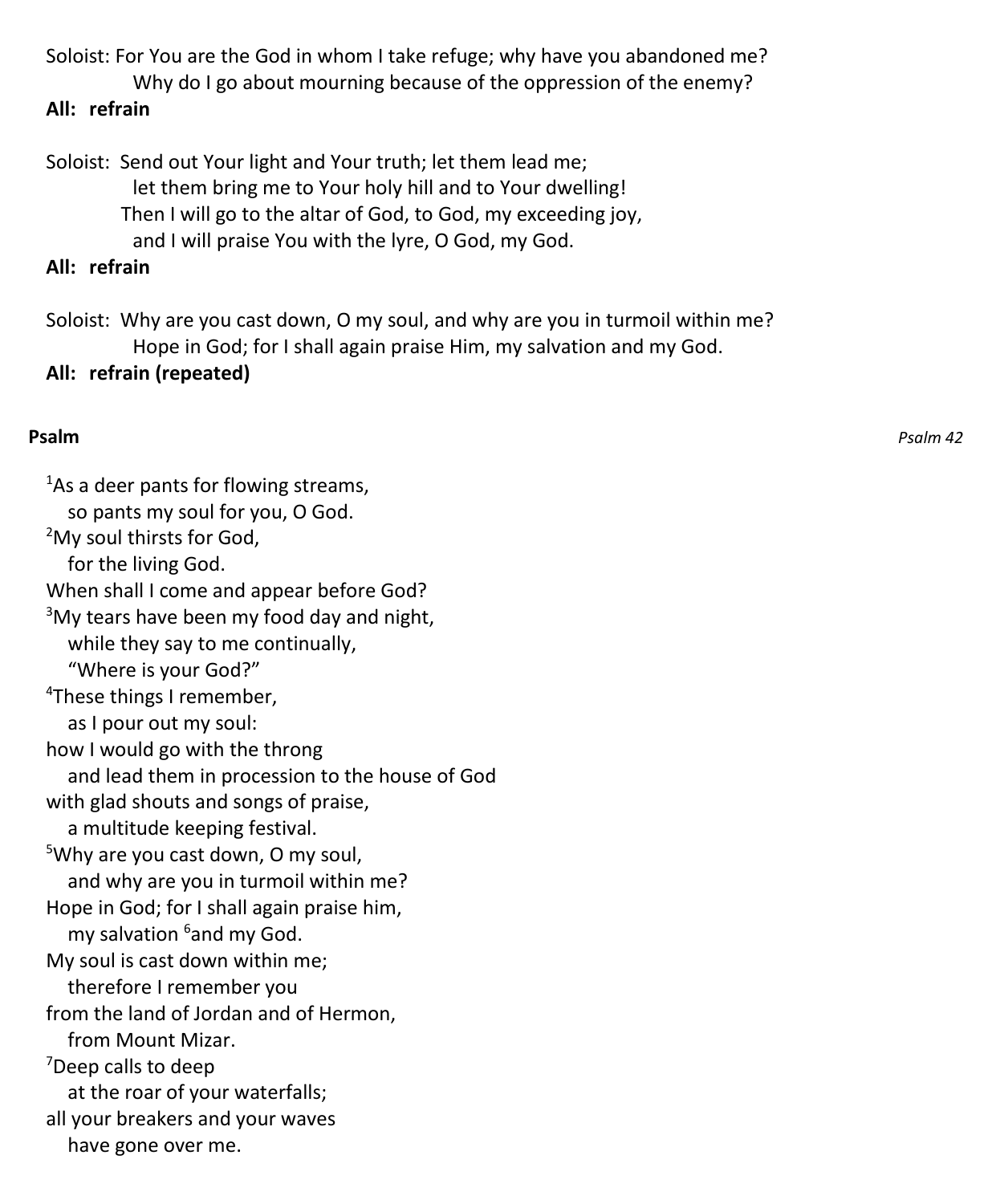<sup>8</sup>By day the LORD commands his steadfast love, and at night his song is with me, a prayer to the God of my life. <sup>9</sup>I say to God, my rock: "Why have you forgotten me? Why do I go mourning because of the oppression of the enemy?"  $10A$ s with a deadly wound in my bones, my adversaries taunt me, while they say to me continually, "Where is your God?" <sup>11</sup>Why are you cast down, O my soul, and why are you in turmoil within me? Hope in God; for I shall again praise him, my salvation and my God.

#### C **Glory be to the Father and to the Son and to the Holy Spirit; as it was in the beginning, is now, and will be forever. Amen.**

**Reading** *John 1:1–5*

 $<sup>1</sup>$ In the beginning was the Word, and the Word was with God, and the Word was God. <sup>2</sup>He was in the</sup> beginning with God. <sup>3</sup>All things were made through him, and without him was not any thing made that was made. <sup>4</sup>In him was life, and the life was the light of men. <sup>5</sup>The light shines in the darkness, and the darkness has not overcome it.

L O Lord, have mercy on us. C **Thanks be to God.** 

#### **Homily**

*Lord, from sorrows deep I call When my hope is shaken. Torn and ruined from the fall, Hear my desperation. For so long I've pled and prayed: God, come to my rescue. Even so, the thorn remains. Still, my heart will praise You.*

**Psalm Property Contains Contains a Control of Call** (Psalm 42, para.) The method of the control of the control of the control of the control of the control of the control of the control of the control of the control of **Psallite** Matt Boswell and Matt Papa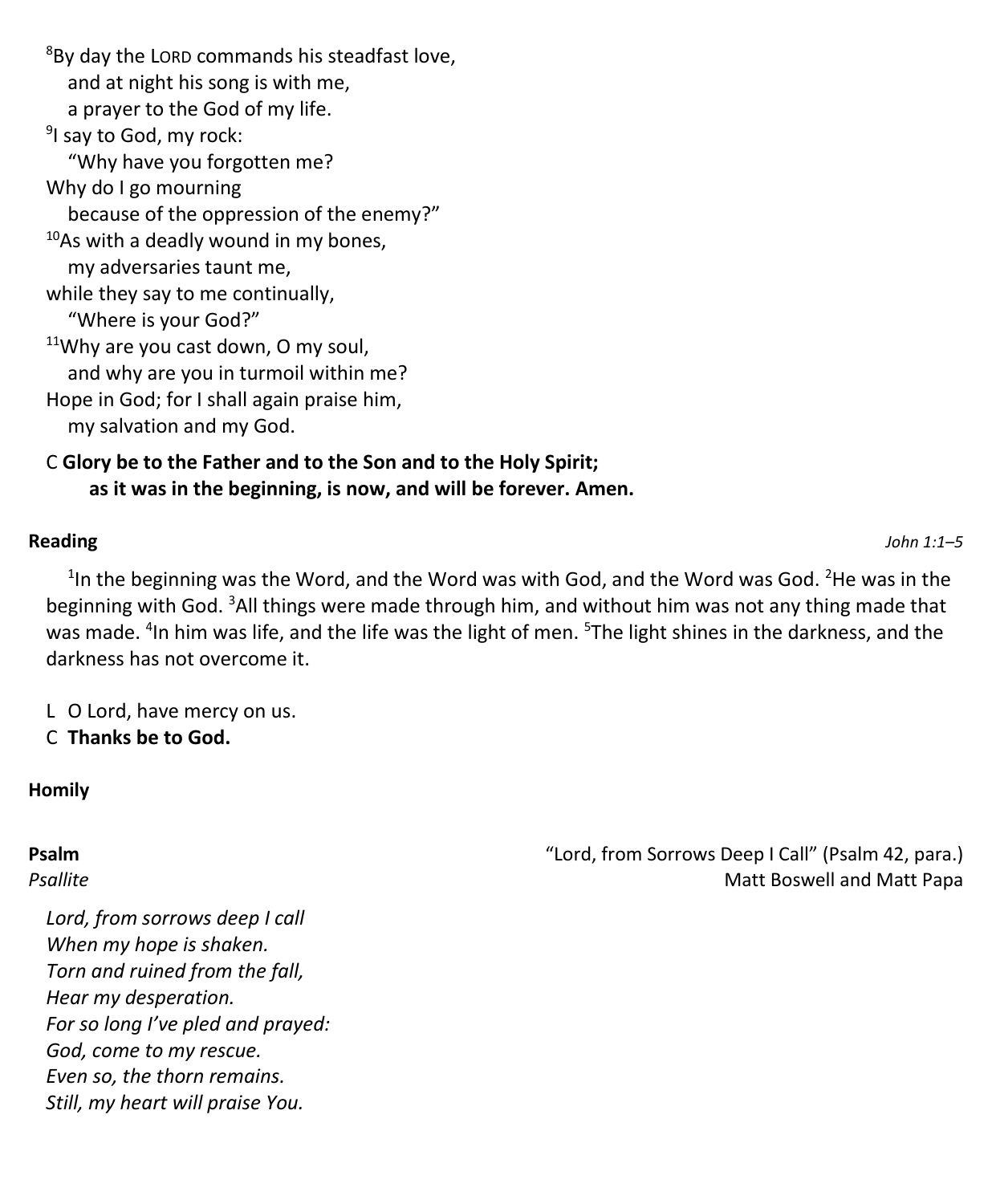*Storms within my troubled soul — Questions without answers — On my faith these billows roll. God, be now my shelter. Why are you cast down my soul? Hope in Him who saves you. When the fires have all grown cold, Cause this heart to praise You.*

*Should my life be torn from me, Every worldly pleasure. When all I possess is grief, God, be then my treasure. Be my vision in the night. Be my hope and refuge. Till my faith is turned to sight, Lord, my heart will praise You.*

*And, oh, my soul, put your hope in God. My help, my Rock, I will praise Him. Sing, oh, sing through the raging storm. You're still my God, my salvation.* 

#### **Silent Lamentation**

*During this time, all gathered are invited to silently lament the experiences in their lives or the lives of others which cause suffering and anguish. As many laments are too difficult to carry alone, a bell will chime symbolizing the laments of brothers and sisters in Christ with whom the assembly cries to the Lord. The format "Lord, I lament \_\_\_\_\_\_\_\_\_\_" may be silently used by the assembly.*

#### *Stand*

#### **Litany**

- L O Lord,
- C **how long?**
- L O Christ,
- C **how long?**
- L O Lord,
- C **how long?**
- L O Christ,
- C **hear us.**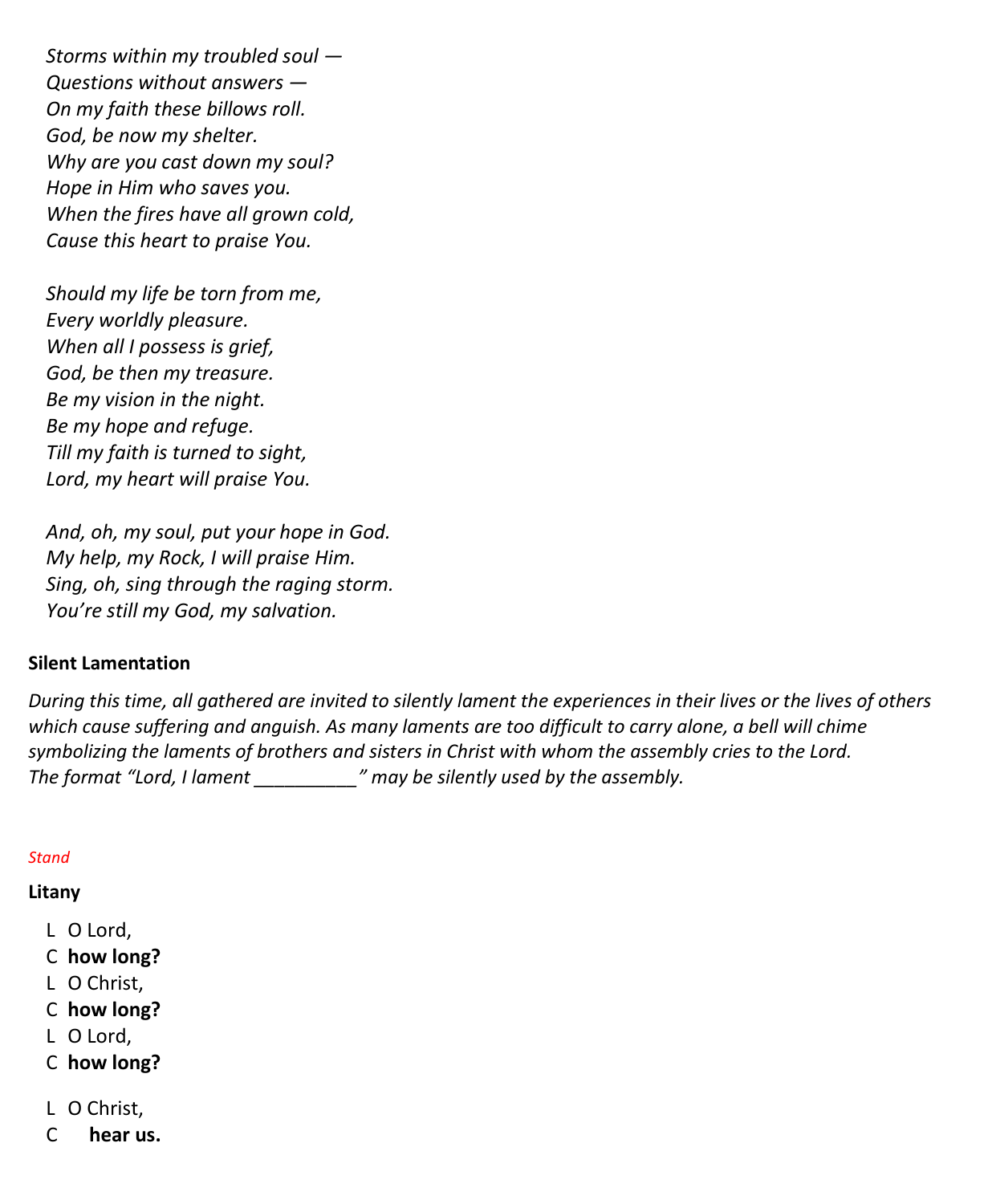- L God the Father, in heaven,
- C **have mercy.**
- L God the Son, Redeemer of the world,
- C **have mercy.**
- L God the Holy Spirit,
- C **have mercy.**
- L Be gracious to us.
- C **Spare us, good Lord.**
- L Be gracious to us.
- C **Help us, good Lord.**
- L By the mystery of Your holy incarnation;
	- by Your holy nativity;
	- by Your baptism, fasting, and temptation;
	- by Your agony and bloody sweat;
	- by Your cross and Passion;
	- by Your precious death and burial;
	- by Your glorious resurrection and ascension;
	- and by the coming of the Holy Spirit, the Comforter:

# C **Help us, good Lord.**

- L In all time of our tribulation; in all time of our prosperity;
	- in the hour of death;
	- and in the day of judgment:
- C **Help us, good Lord.**
- L We poor sinners implore You
- C **to hear us, O Lord.**
- L We lament the global pandemic
	- Its death
	- Its despair
	- Its division
	- Its fear
	- Its isolation
	- Its alienation
	- Its confusion
- C **How long, Oh Lord?**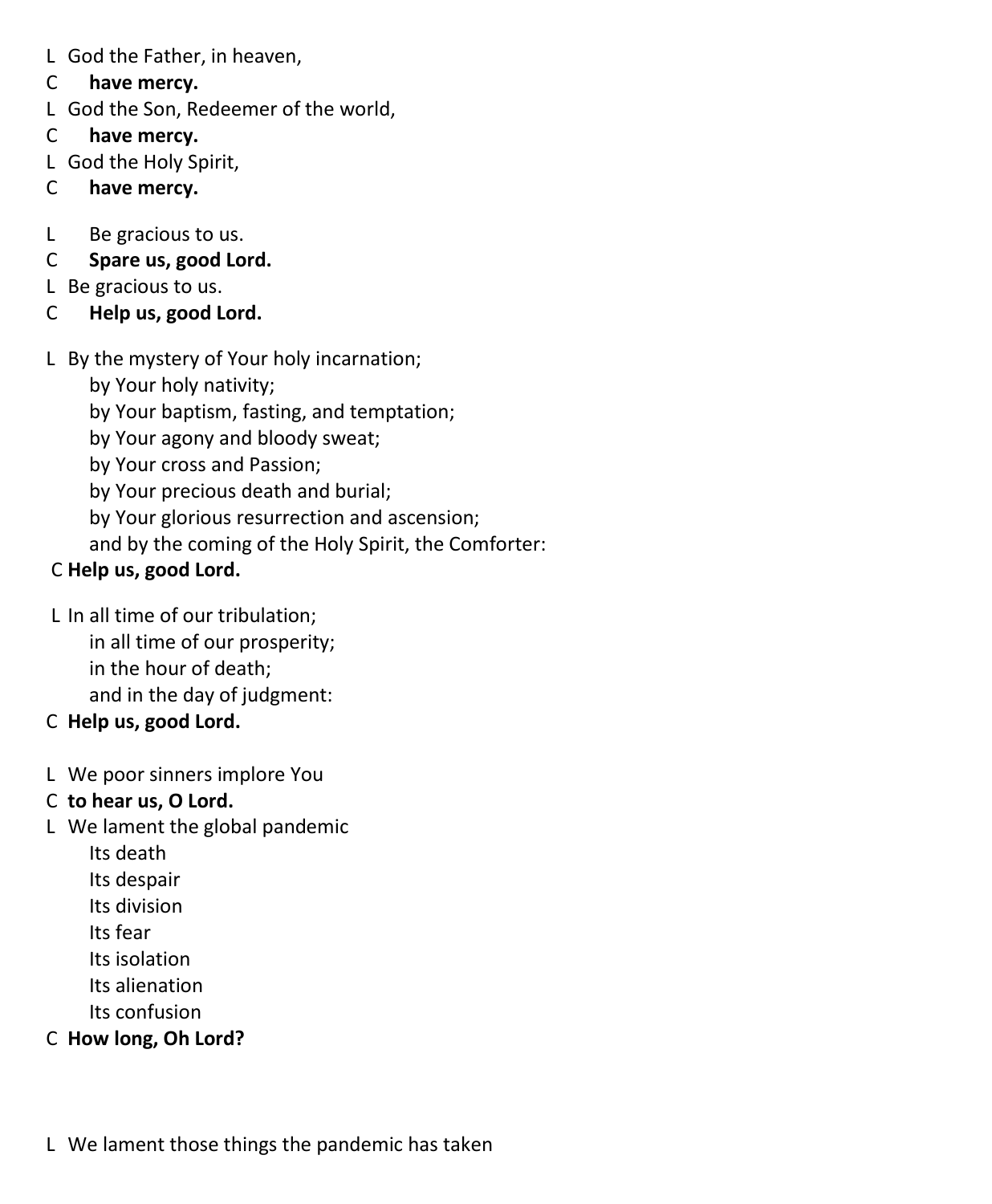Lost loved ones Lost opportunities to mourn Lost joys Lost celebrations Lost time together Lost friendships Lost trust Lost faith

#### C **How long, Oh Lord?**

L We lament divided communities and peoples

Divisions by politics Divisions by race Divisions by class Divisions by wealth Divisions by sex Divisions by ability Divisions by belief

#### C **How long, Oh Lord?**

L We lament evil in our community and nation Greed

> **Selfishness Injustice** Violence Wantonness with life

Arrogance

**Cruelty** 

Attempts at self-definition

#### C **How long, Oh Lord?**

L We lament the persecution of our brothers and sisters The violence done against them because they bear your name The intimidation of their families The restrictions on their practice of faith The political pressure on their communities

#### C **How long, Oh Lord?**

L We lament for those who do not believe in your Name **Mothers**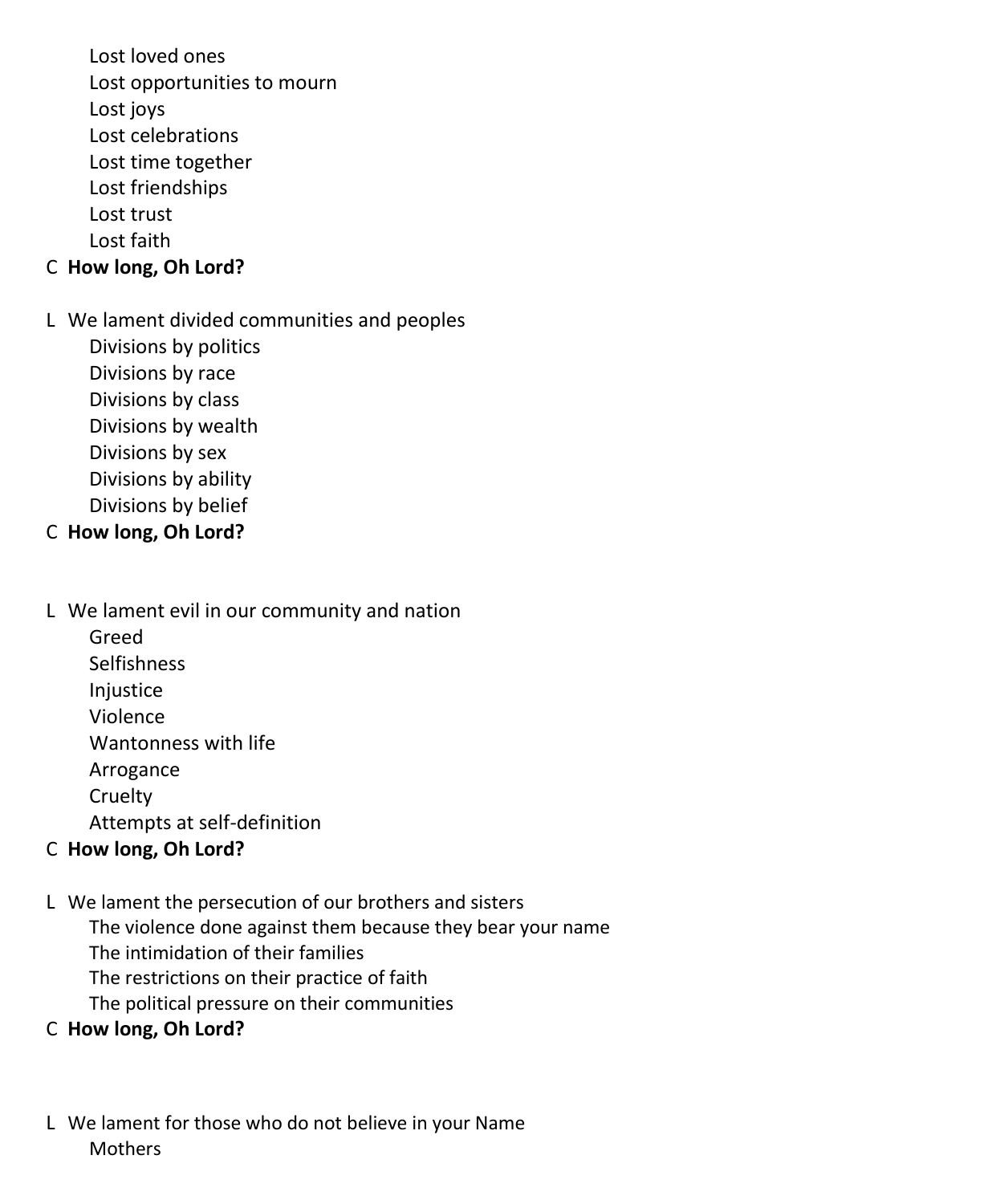Fathers **Brothers** Sisters Sons Daughters Friends Others near And those far off

## C **How long, Oh Lord?**

L We lament failings in Your Church

Abuses of power

Abuses of people

Division and disunity

Compromise with the world

False and impure doctrine

Unwillingness to forgive

Deafness to suffering

Indifference to injustice

Arrogance

Anger

Suspicion

Fear

#### C **How long, Oh Lord?**

L We lament failings of body and mind For chronic pain and illness For cancer

For incurable disease

For depression

For anxiety

For addiction

For eating disorders

For thoughts of suicide

# C **How Long, Oh Lord?**

L We lament abuse

Of children

Of women

Of our elders

Of the poor

Of the suffering

Of the weak

Of those with no voice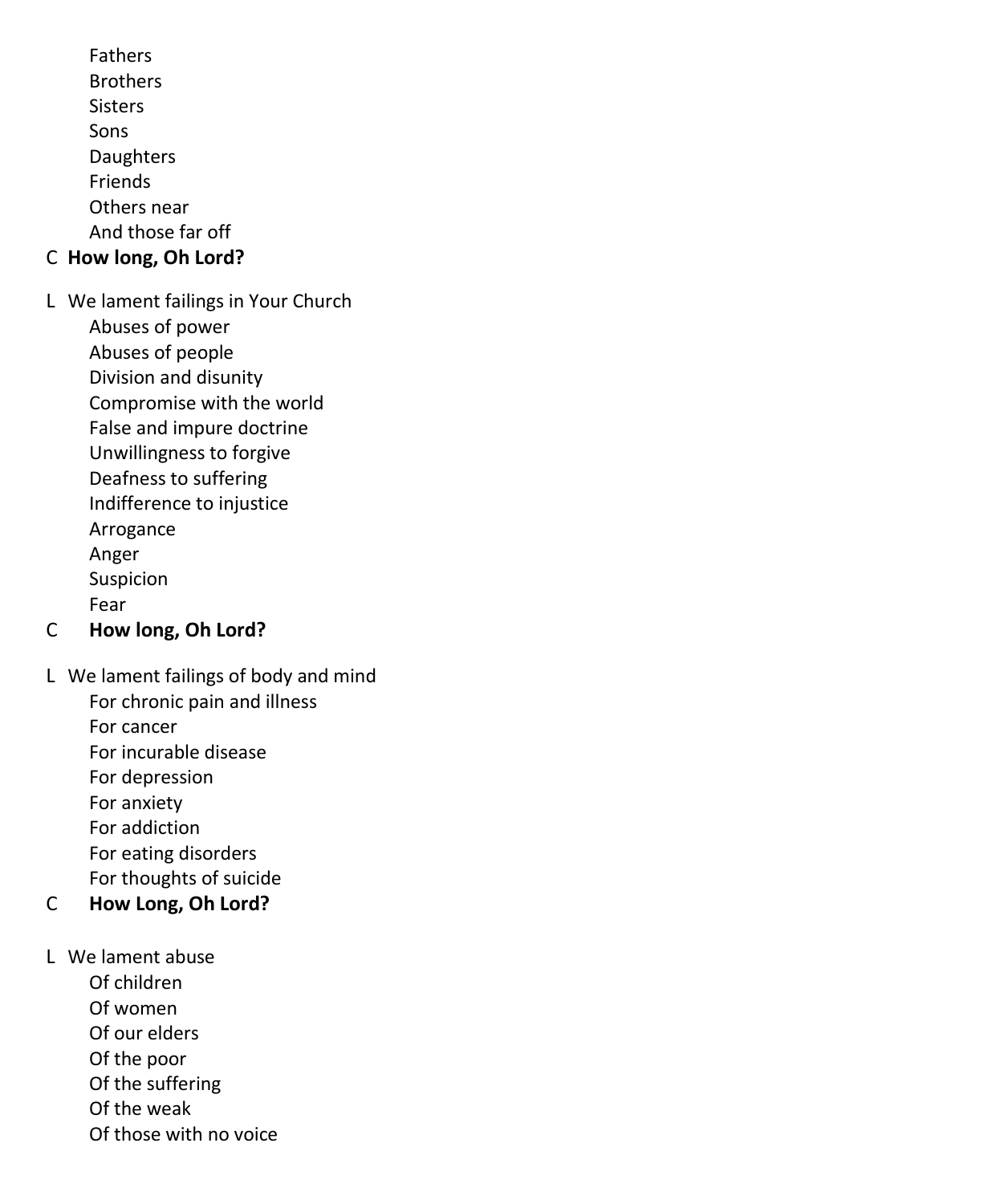By those in positions of power By those in positions of trust By those who should do better

#### C **How long, Oh Lord?**

L We lament broken families Broken by death Broken by selfishness Broken anger Broken by violence Broken by distance

# C **How long, Oh Lord?**

L We lament death

- By abortion
- By miscarriage
- By stillbirth
- By accident
- By malnourishment
- By natural disasters
- By disease
- By murder
- By war
- By suicide

## C **How long, Oh Lord?**

L We lament loneliness from infertility from isolation from the death of friends or family from singleness from exclusion from disillusionment

## C **How long, Oh Lord?**

- L We lament doubt and despair of your promises Because of sin from within Because of sins of others Because of abuse and trauma Because of the cares of the world Because suffering Because of loss
- C **How long, Oh Lord?**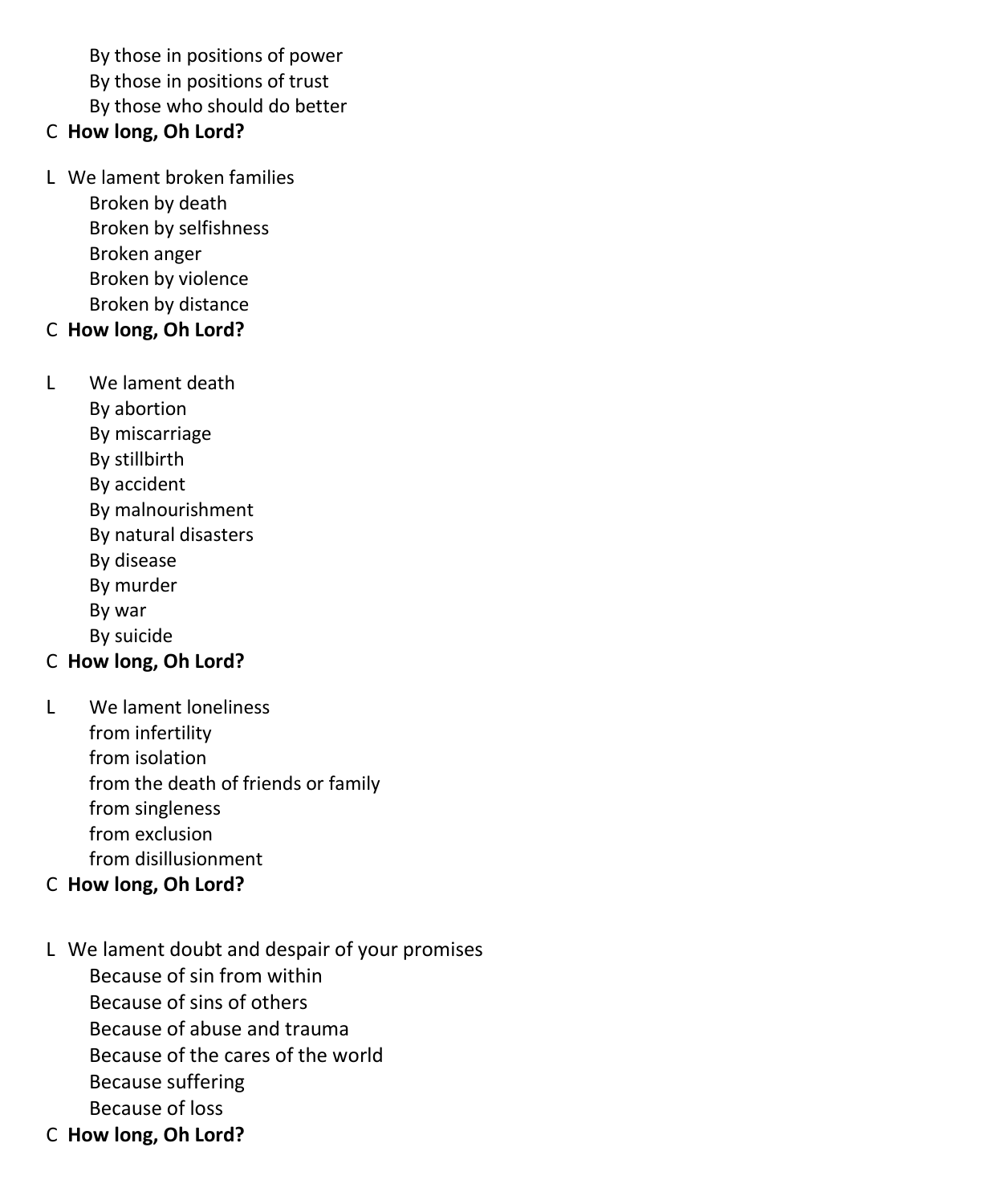#### L We lament our sin

The sin we welcome The sin that chases after us The sins we commit again and again The sins by which we hurt and harm our neighbor The sins by which we hurt and harm ourselves The lack of faith we often show

# C **How long, Oh Lord?**

#### L We lament the persistent work of Satan in our midst

His works His ways His exploitation of our weakness His stoking of division His attacking of our insecurities His attacking of joy in ministry

# C **How long, Oh Lord?**

- L Lord Jesus Christ, Son of God,
- C **we implore You to hear us.**
- L Christ, the Lamb of God, who takes away the sin of the world,
- C **have mercy.**
- L Christ, the Lamb of God, who takes away the sin of the world,
- C **have mercy.**
- L Christ, the Lamb of God, who takes away the sin of the world,
- C **grant us Your peace.**
- L O Christ,
- C **hear us.**
- L O Lord,
- C **how long?**
- L O Christ,
- C **how long?**
- L O Lord,
- C **how long?**
- L Into your hands, Oh Lord, we place our laments, trusting you to answer them according to your mercy, and awaiting your final deliverance in the day of our Lord, Jesus Christ.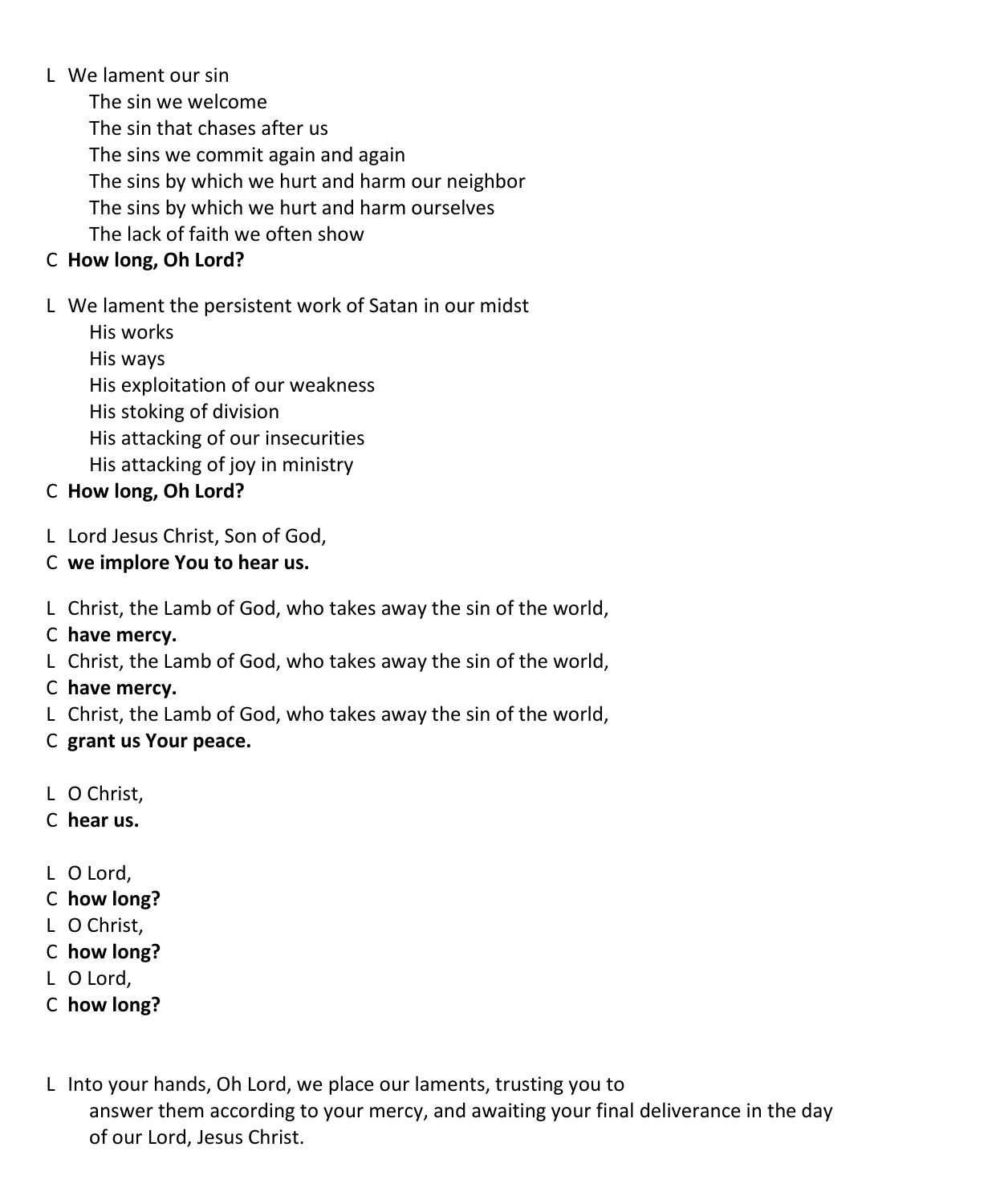#### C **Amen.**

#### **Collect for Peace**

- L O God, from whom come all holy desires, all good counsels, and all just works, give to us, Your servants, that peace which the world cannot give, that our hearts may be set to obey Your commandments and also that we, being defended from the fear of our enemies, may live in peace and quietness; through Jesus Christ, Your Son, our Lord, who lives and reigns with You and the Holy Spirit, one God, now and forever.
- C **Amen.**

#### **Lord's Prayer** *LSB 251*

- L Taught by our Lord and trusting His promises, we are bold to pray:
- C **Our Father who art in heaven,**

 **hallowed be Thy name, Thy kingdom come, Thy will be done on earth as it is in heaven; give us this day our daily bread; and forgive us our trespasses as we forgive those who trespass against us; and lead us not into temptation, but deliver us from evil. For Thine is the kingdom and the power and the glory forever and ever. Amen.**